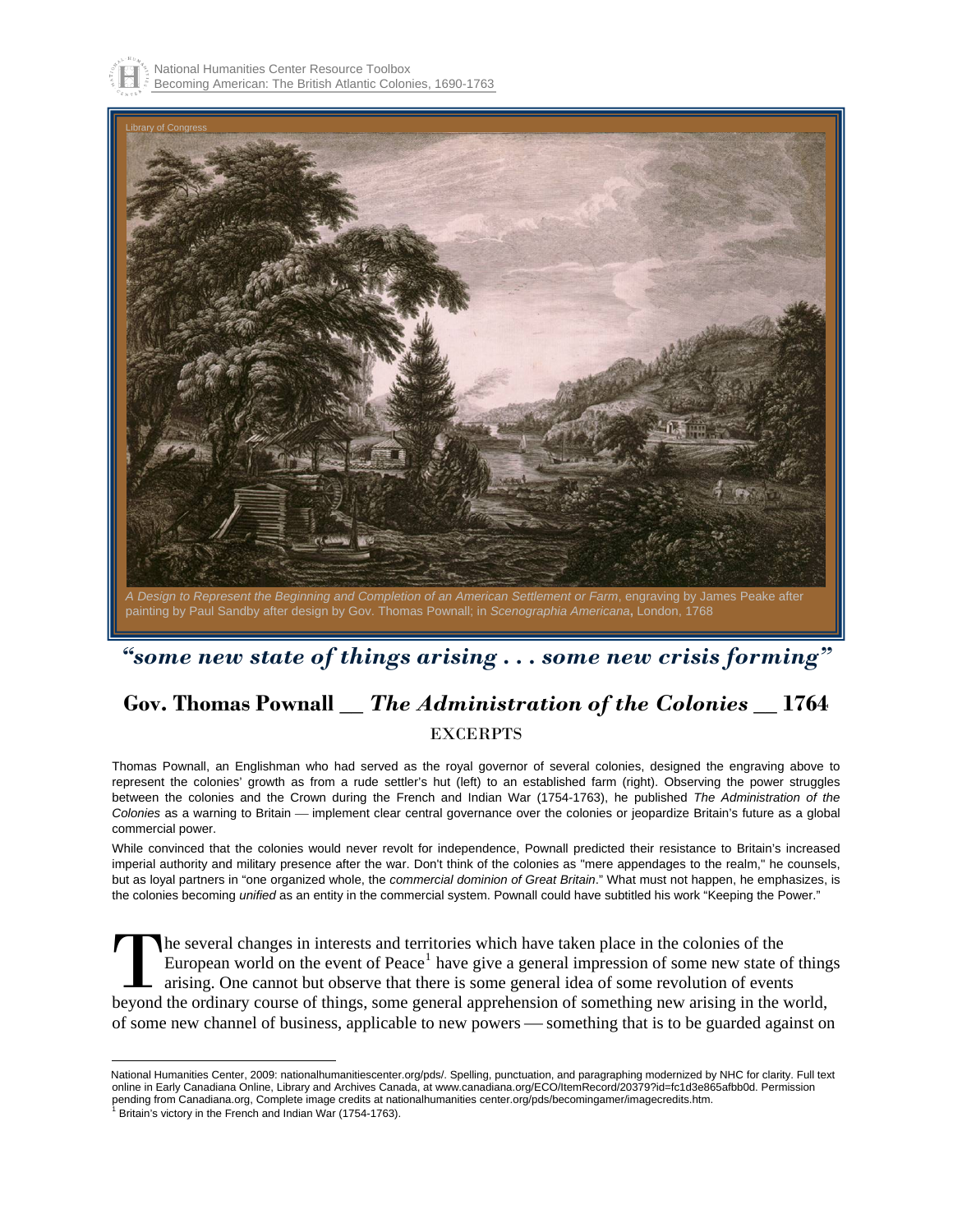one hand, or that is to be carried to advantage on the other. There is an universal apprehension of some new crisis forming: yet one does not find anywhere, in all these various impressions of

## **"the spirit of** *commerce* **will become that predominant power"**

this matter, any one precise comprehensive idea of this great crisis; and consequently all that is proposed is by parts, without connection to any whole, . . .

 This has tempted me to hazard my sentiments on this subject. My particular situation gave me early opportunity of seeing and observing the state of things which have been long leading to this crisis. I have seen and mark'd where it was my duty, this nascent crisis at the beginning of this war, and may affirm, have foreseen and foretold the events that now form it...

 . . . [S]ince the people of Europe have formed their communication with the commerce of Asia [and] have been settling on all sides of the Atlantic Ocean and in America, and possessing every seat and channel of commerce, and have planted and raised that to an interest which has taken root;  $\frac{ }{ }$  since they now feel the powers that derive from this and are extending it to a combining it with others, the spirit of *commerce* will become that predominant power which will form the general policy and rule the powers of Europe; and hence a grand commercial interest, the basis of a great commercial dominion, under the present site and circumstances of the world, will be formed and arise. The rise and forming of this commercial dominion is what precisely constitute the present crisis. . . .

 It is now the duty of those who govern us to carry forward this state of things . . . that our kingdom may be no more considered as the mere kingdom of this isle, with many appendages of provinces, colonies, settlements, and other extraneous parts, but as a grand marine dominion, consisting of our possessions in the Atlantic and in America united into a one interest, in a one center where the seat of government is. As the rising of this crisis above described forms precisely *the object* on which government should be employed, so the taking leading measures towards the forming all these Atlantic and American possessions

into a one dominion, of which Great Britain should be the commercial center, to which it should be the spring of power, is the *precise duty* of government at this crisis. . . .

 **"forming all these Atlantic and American possessions into a one dominion, of which Great Britain should be the commercial center, to which it should be the spring of power, is the** *precise duty* **of government at this crisis"**

 It becomes the duty of the mother country to nourish and cultivate, to protect and govern the colonies, which nurture and government should precisely direct its care and influence to two essential points.

 1st, That all the profits of the produce and manufactures of these colonies center in the mother country: and

 2dly, That the colonies continue to be the sole and special proper customers of the mother country. It is on this *valuable consideration* (as Mr. Dummer, in his prudent and spirited defense of the colonies says<sup>[2](#page-1-0)</sup>) they have a right to the grants, charters, privileges, and protection which they receive; and also on the other hand, it is from these grants, charters, privileges and protection given to them that the mother country has an exclusive right to the external profits of their labour and to their custom. . . .

 It has been often suggested that care should be taken in the administration of the plantations [colonies], lest in some future time these colonies should become independent of the mother country. But perhaps it may be proper on this occasion, nay, it is justice to say it, that if by becoming independent is meant a revolt, nothing is further from their nature, their interest, their thoughts. If a defection from the

<span id="page-1-0"></span> 2 Jeremiah Dummer, *A Defense of the New England Charters*, 1721: a successful appeal to oppose Parliament's revoking the original New England charters—the documents that established the colonies' rights and privileges, including self-governance—and imposing closer more imperial authority over the colonies. Excerpts at nationalhumanitiescenter.org/pds/becomingamer/american/text2/text2read.htm.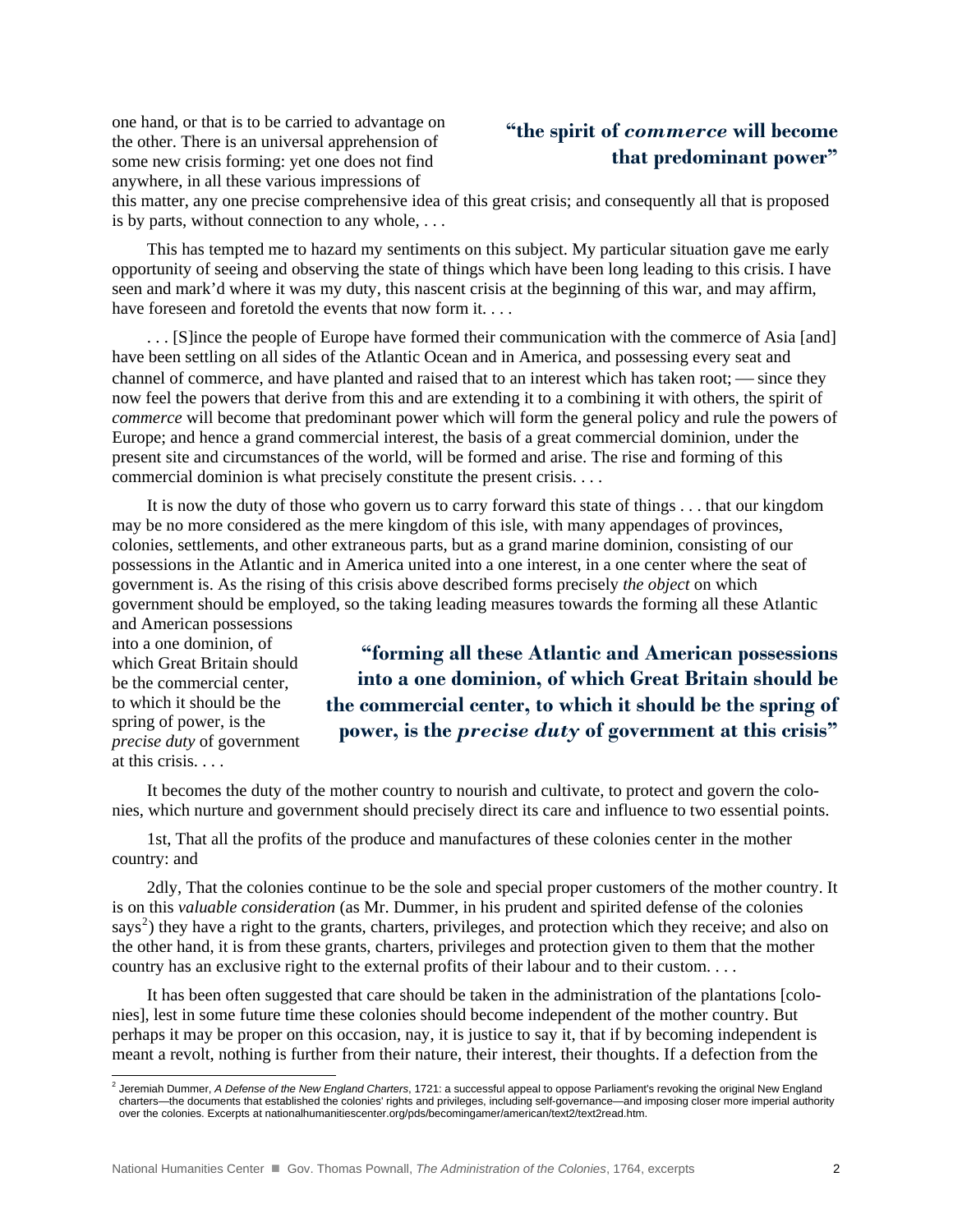alliance of the mother country be suggested, it ought to be and can be truly said that their spirit abhors the sense of such. . . nothing can eradicate from their hearts their natural, almost mechanical, affection to Great Britain, which they conceive under no other sense, nor call by any other name, than that of *home*. Besides, the merchants are, and must ever be, in great measure allied with those of Great Britain. Their very support consists in this alliance. The liberty and religion of the British colonies are incompatible with either French or Spanish government; and they know full well that they could hope for neither liberty nor protection under a Dutch one. No circumstance of trade could tempt them thus to certain ruin. Any such suggestion, therefore, is a false and unjust aspersion on their principles and affections, and can arise from nothing but an entire ignorance of their circumstances.

 Yet again, on the other hand, while they remain under the support and protection of the government of the mother country, while they profit of the beneficial part of its trade, while their attachment to the present royal family stands firm, and their alliance with the

## **"it may be thought high time, even now, to inquire how far these colonies are or are not arrived, at this time, at an independency of the government of the mother country"**

mother country is inviolate, it may be worth while to inquire whether they may not become and act in some cases independent of the *government and laws* of the mother country: — and if any such symptoms should be found, either in their government, courts, or trade, perhaps it may be thought high time, even now, to inquire how far these colonies are or are not arrived at this time at an independency of the government of the mother country: — and if any measure of such independency, formed upon precedents unknown to the government of the mother country at the time they were form'd, should be insisted on, when the government of the mother country was found to be so weak or distracted at home, or so deeply engaged abroad in Europe, as not to be able to attend to and assert its right in America with its own people. Perhaps it may be thought that no time should be lost to remedy or redress these deviations — if any such be found — or to remove all jealousies [suspicions] arising from the idea of them, if none such really exist.

 If the colonies are to be possessed as of right and governed by the crown . . . then a revision of these charters, commissions, instructions, so as to establish the rights of the crown and the privileges of the people, as thereby created, is all that is necessary. But while the crown may, perhaps justly and of right, *in theory*, consider these lands and the plantations thereon as its domains, and as of special right properly belonging to it  $\ldots$  — While this is the idea on one hand, the people on the other say that they could not forfeit nor lose the common rights and privileges of Englishmen by adventuring under various disasters and difficulties, under heavy expenses and every hazard to settle these vast countries, to engage in untried channels of labour, thereby increasing the nation's commerce and extending its dominions; but that they must carry with them, wherever they go, the right of being governed only by the laws of the realm, only by laws made with their own consent — that they must ever retain with them the right of not being taxed without their own consent or that of their representatives . . .

 . . . it is therefore that the people do and ever will, until this matter be settled, exercise these rights and privileges after the precedents formed here in England . . . and it is therefore also, in

**"While these totally different ideas of the principles whereon the government and the people found their claims and rights, remain unsettled and undetermined, there can be nothing but discordant jarring"**

matters where laws, made since [the colonies'] establishment, do not extend to them by special proviso, that they claim the right of directing themselves by their own laws. While these totally different ideas of the principles whereon the government and the people found their claims and rights, remain unsettled and undetermined, there can be nothing but discordant jarring and perpetual obstruction in the exercise of